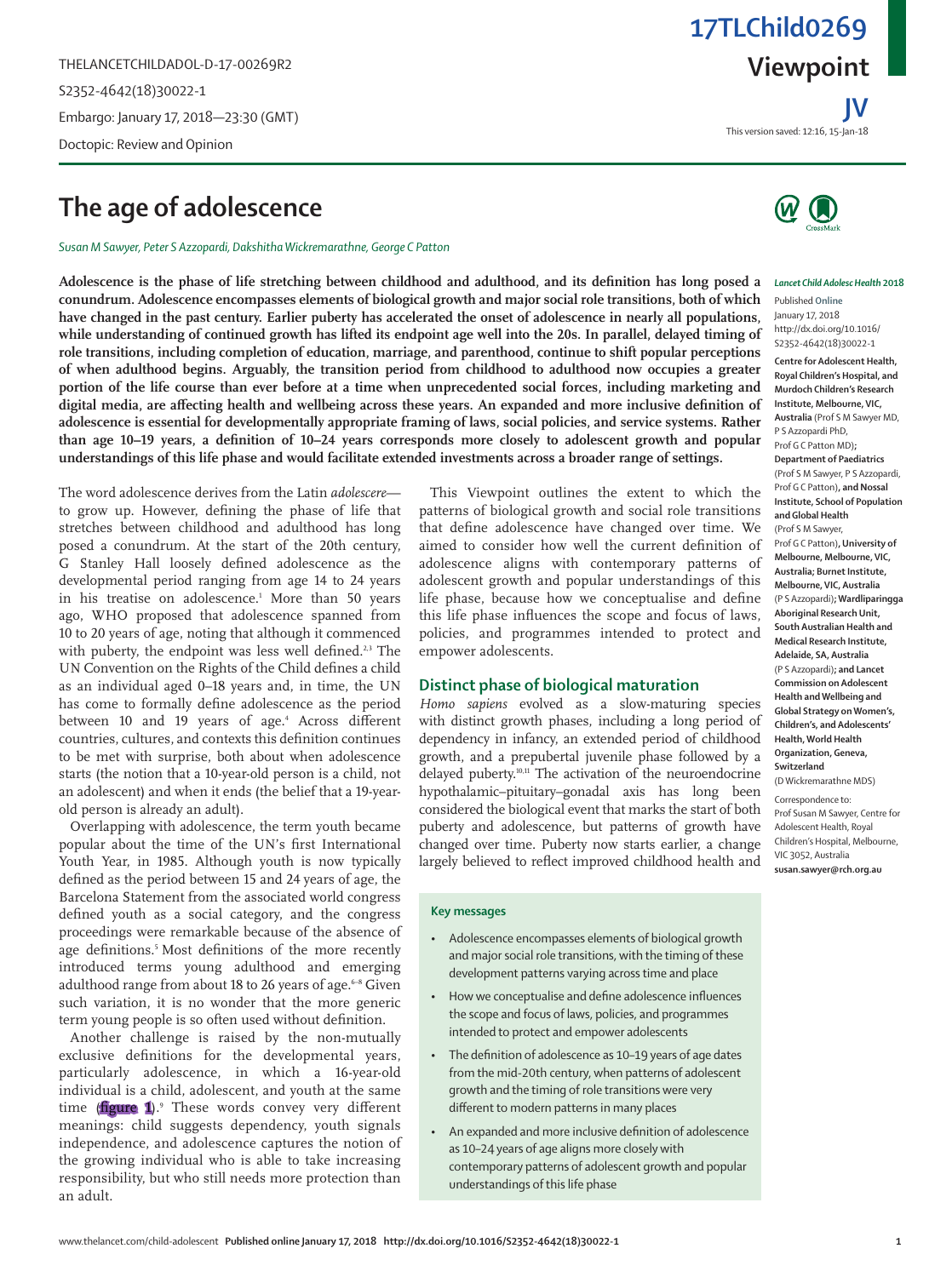

*Figure 1:* **Commonly used age definitions of specific terms of relevance for adolescence that span or overlap with the developmental periods of childhood, adolescence, and adulthood**

Colour shading highlights variation in the lower and upper age limits of the term. Stripes denote a term that sits within more than one developmental stage.

nutrition.10 While the age of menarche has been reduced countries such as the  $UK<sub>1</sub><sup>12</sup>$  these changes are occurring more quickly in newly industrialised countries. In China, the mean age of menarche has reduced by 4·5 months per decade in the past 25 years.<sup>13</sup>

changes). In well nourished populations, the timing of 40 volume decreases throughout the second and third 12–13 years of age.<sup>14</sup> Those who believe that 10-year-old 45 affiliation, behaviour, and wellbeing.<sup>25</sup>Therefore, although hormonal cascades that consist of adrenarche (the activation of adrenal stress hormones that starts between 6 and 9 years of age), the growth spurt, and gonadarche (when pituitary gonadotropins trigger gonadal peak height velocity occurs around age 11 years in girls and 13 years in boys.14 50% of girls have evidence of thelarche (breast budding) at age 10 years, and menarche (a late phase of pubertal maturation in girls) occurs around individuals are still children are, of course, correct, but the timing of biological maturation clearly signals entry into adolescence.

similar to the age of ossification of the head of the 55 **Social role transitions** Biological growth and development has historically had ends than when it starts. This is somewhat surprising because physical maturation continues into the third decade of life. For example, eruption of the third molars (so-called wisdom teeth) typically occurs in the mid-20s, clavicle.<sup>15,16</sup> Studies of brain development<sup>17-24</sup> have provided impetus to the view that biology might also help to frame

by 4 years in the past 150 years in early industrialised 30 regional functional specialisation, and cortical folding are Puberty consists of a series of distinct but interlinked 35 appears to mature hierarchically: basic sensorimotor and less influence on the perception of when adolescence <sub>50</sub> Integrating these perspectives suggests that adolescence the endpoint of adolescence. Although brain volume, largely similar to those of adults by mid-childhood,<sup>17,18,19</sup> the processes that underpin faster neuronal connections including synaptic pruning, dendritic arborisation, and myelination—continue into the 20s.20,21 White matter brainstem systems mature before executive systems do, while areas that support integration of executive and emotion systems are not fully mature until the late 20s.<sup>22</sup> After increasing from infancy to childhood, grey matter decades of life.<sup>23,24</sup> Refinements in brain structure and function continue across the third decade, paralleling the complex cognitive processing and socio-emotional regulation that strongly influence decision making, peer maturation of logical reasoning is considered complete from about age 16 years, the development of more mature affect regulation, social relationships, and executive functioning continues for at least another decade. could be conceptualised as a phase of brain growth that begins before the visible signs of puberty (around 6–8 years of age) and continues for another two decades.26

Historically, the end of adolescence was largely defined by social role transitions, especially those around marriage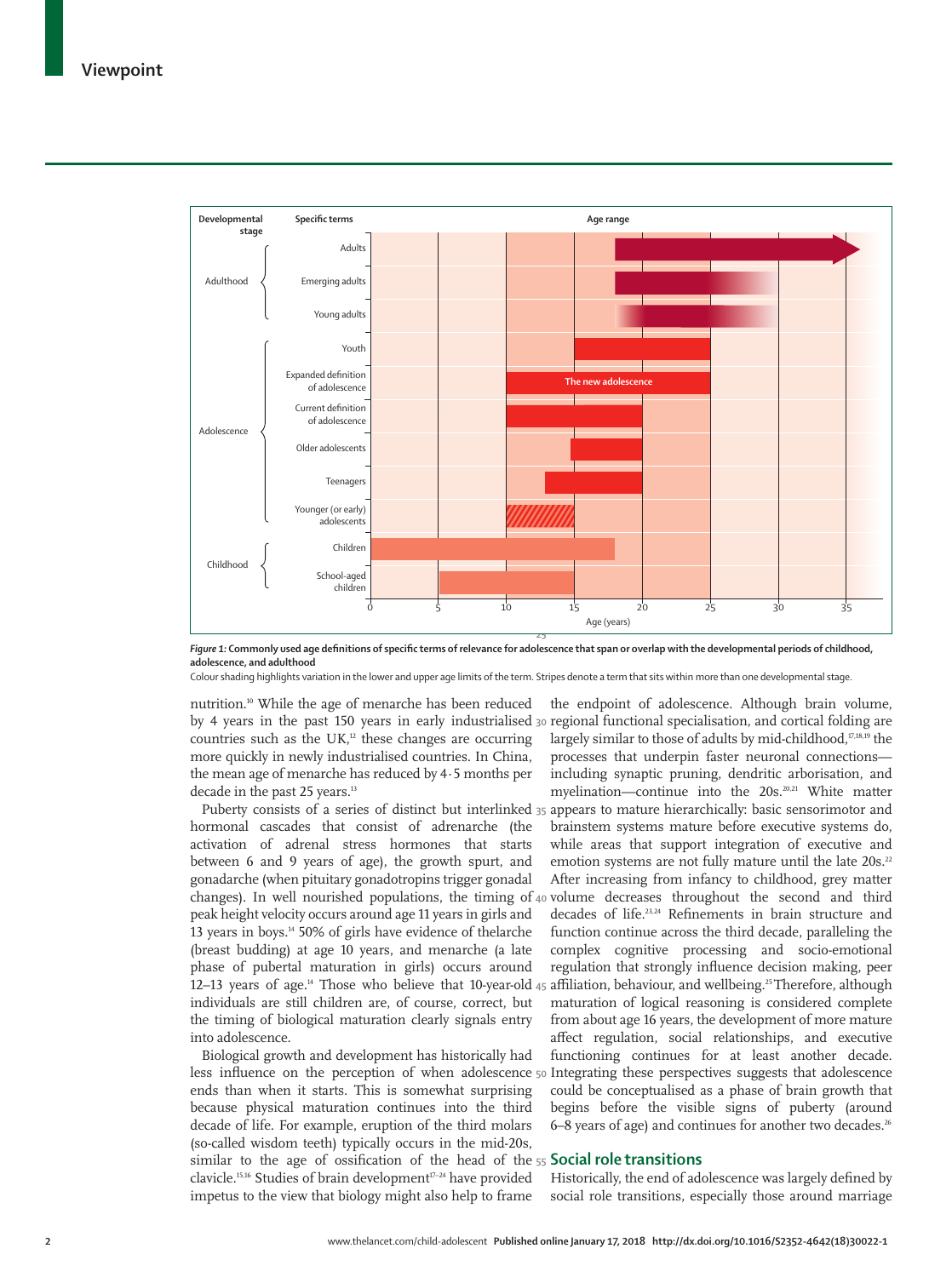**1** and parenting. In the USA, the median age of marriage **10** For example, in Indonesia, in 2002, the proportion of **15** than marriage (including same-sex relationships) is **20** denoted adulthood are now reached—such as partnering, reached a nadir in the 1960s of 22 years for white men and 19 years for white women.<sup>27</sup> Since that time, the age of marriage has substantially risen in all but the poorest countries. In China, for example, the mean age of first marriage for women increased from 20·2 years in 1970 to 23·9 years in 2010, as did the mean age of first birth, which rose 5 years in the same period, from 21·7 years to  $26·2$  years.<sup>28</sup> Patterns of early marriage have also shifted. women who had married by age 15 years changed from 23% in 50–54-year-old women to 4% in 20–24-year-old women.<sup>29</sup> In many European countries, the age of first marriage now exceeds 30 years, cohabitation rather increasingly normative, and the previous progression of transitions from education to employment, marriage, and parenting has become disrupted.30 The upwards extension in the age at which many social milestones that previously parenting, and economic independence—reflects the changing expectations of education and training before employment, increased participation by women in the workforce, greater availability of and changing transitioning to economic independence. Apparent in all countries to varying degrees,the phase of semidependency that characterises adolescence as a social construct has expanded.

## **Great expectations**

The upwards extension of the timing of role transitions to adulthood has been followed by shifts in the social environments in which adolescents are maturing. The more urbanised, mobile, and globally networked than ever before. Notwithstanding the benefits of socially connecting with peers, peer influences are increasingly amplified by social media and exploited by industry in powerful influences shape health and lifestyles well into the 20s, reflecting a need to think differently about the age focus of regulatory strategies.

acquiring the assets for later health and wellbeing<sup>6,31</sup>45 promote engagement and partnerships with adolescents 50 A view of adolescence as a developmental phase for resonates with the endeavours of adolescents who are actively shaping their environments through contributions as change agents and decision makers within communities. Policies that are designed to through to the third decade of life are essential for adolescents to gain the social, emotional, cultural, and economic assets that will enrich their later lives and those of their children.

15-year-olds can be old enough to be married in one country but too young to leave school in another.

Although many adult legal privileges start at age 18 years, the adoption of adult roles and responsibilities generally occurs later. Laws have been used to both protect and empower adolescents, but the justification for different laws at different ages is not always apparent. Historically, many laws were primarily enacted to safeguard vulnerable children, such as laws denoting the minimum age for employment, military service, and marriage.<sup>6</sup> Consistent with the age of mature logical reasoning, various laws in different countries give particular legal rights and privileges of adulthood to citizens well before 18 years of age, such as when individuals can consult a doctor without parental consent. Other laws restrict full adult rights beyond 18 years of age, such as rights regarding alcohol purchase or in relation to driver's licences.

**5**

social norms around contraception, and difficulties in 25 do. Laws can also promote civic engagement and, in **30** for consistency about the age of adulthood. Rather than social world in which adolescents are growing up is  $35$  and empowerment (in which the age might be lower). In 2016, New Zealand changed its child protection system to recognise its protective duty to people older than 18 years on leaving care as a result of their continued vulnerability.32 Rather than the previous abrupt end to care at age 18 years, adolescents are given leaving care grants, and local authorities are required to provide housing support and other services during a transitional period from 18 to 25 years of age, as families generally 2016, Japan reduced the voting age from 20 to 18 years with that intent.<sup>33</sup> Some Japanese commentators have urged similar age reductions in other laws, such as buying alcohol, which is legal from age 20 years, calling consistency, a developmental approach to legislation would differentiate the objective of laws that aim to protect adolescents from harm (in which the legal age might be higher) from those that promote participation Given the safety of voting, for example, Japan could do well to replicate legislation in Scotland that reduced the voting age to 16 years.

ways that undermine health and wellbeing. These 40 changing labour markets, and new technologies can be However, different views of adolescence mean that  $_{55}$  inconsistent with views of adolescence as the crucial Lifetime success in negotiating high unemployment, facilitated by adolescents gaining attitudes and skills that support adaptability, entrepreneurship, and resilience. In the past century, public education in high-income countries was mandatory until age 14–16 years. However, education systems are rapidly expanding upwards in all places, notwithstanding continued differentials in the average years of education in high-income, middle-income, and low-income countries.<sup>34</sup> In countries that are members of the Organisation for Economic Co-operation and Development, the average proportion of 25–34-year-olds with tertiary education increased from 25·9% in 2000, to 43·1% in 2016.35 Community values that support early school leaving, whether due to marriage for girls or unsafe employment for boys, are time to gain the necessary educational and social assets for future employment, empowerment, health,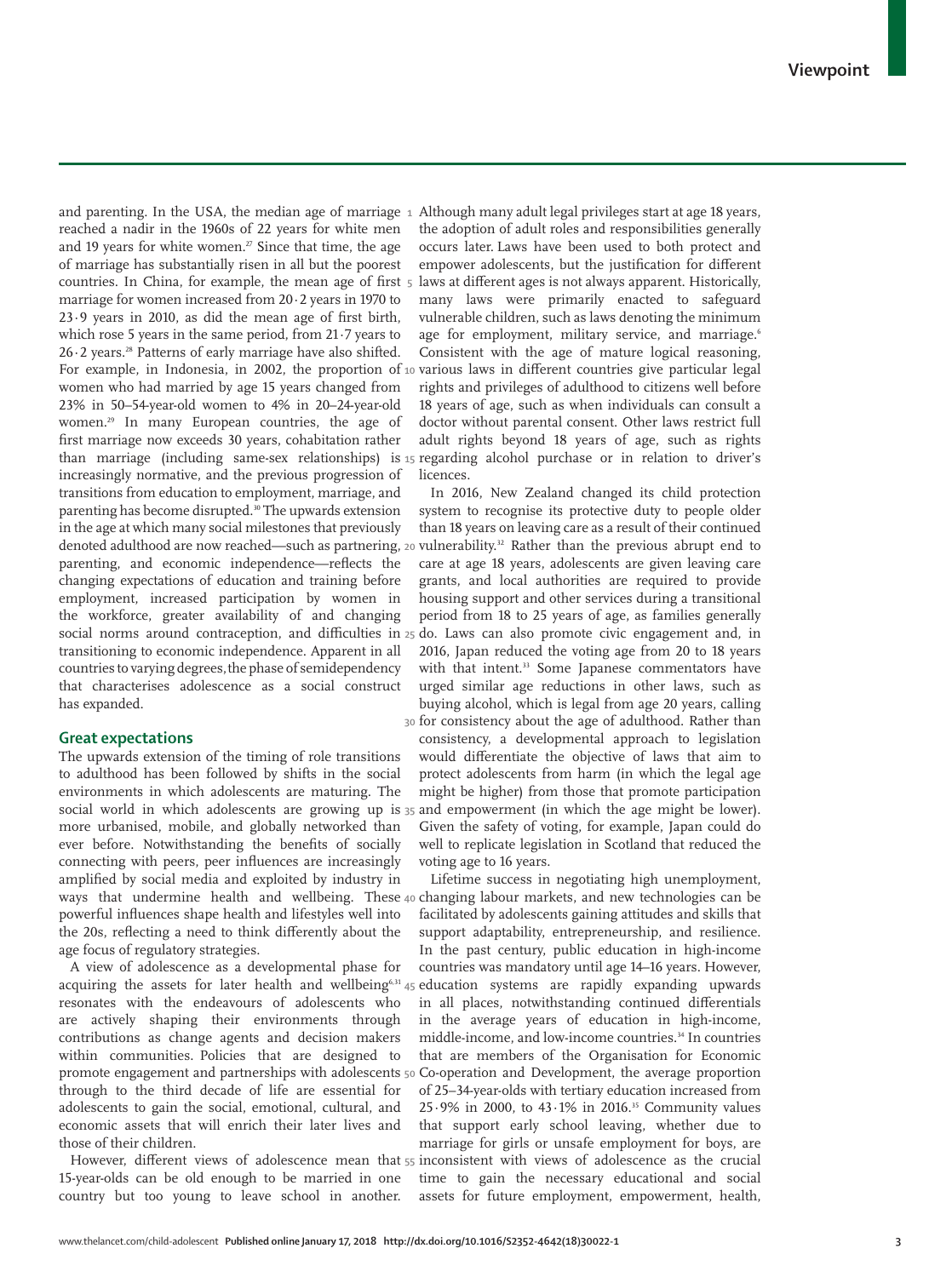that are required to enter the modern economy, a definition of adolescence that ends at 19 years of age is equally inconsistent with these views.

**5** Lengthier schooling means that adolescents rely on **10** low-income and middle-income countries, cash transfers puberty. Few extend this limit as high as the American Welfare policy also needs to keep pace. In Australia, 15 would give much needed impetus to accreditation bodies minimum wage; adolescents without family support can 20 comparable and comprehensive data collection system families for longer periods. Many countries that have expanded mandatory schooling have not had a commensurate increase in the age at which poor families with dependent children can obtain financial support. In to students and families are intended to reset the balance between the costs of education and foregone income from adolescent employment in favour of continued schooling, especially for girls at risk of early marriage. people aged 16–21 years who are out of work are less supported by government unemployment benefits than older adults. Although intended to encourage education and training, the benefit is only two thirds of the rapidly become extremely vulnerable.

Disease burden and health risks rapidly change across puberty through to the mid-20s,<sup>6,36</sup> epitomised by emergent needs for sexual health, mental health, and responsibility on the health-care system, which has yet to view adolescence as an important period in which healthy growth and development can be promoted, preventive actions instituted, and chronic health conditions are required to deliver universal health coverage to adolescents. Too often, health practices and policies, including funding models, reinforce the role of parents as gatekeepers or, alternatively, expect adolescents to be insurance that covers 18–24-year-olds on family policies is consistent with the benefit of families continuing to support adolescents who cannot afford health insurance. However, more attention is needed to truly guarantee

and wellbeing.<sup>6</sup> Given the increasing years of education 1 confidentiality, and many insurance policies only cover adolescents who are studying full time. The fragmentation of health services, such as the separation of mental health and sexual health from other health systems, as seen in many parts of the world, limits the delivery of the comprehensive care that adolescents need. It is pleasing that national paediatric societies are increasingly lifting their upper age limit, as too many societies still define their upper age threshold around Academy of Pediatrics, which, with an upper age limit of 21 years, is better aligned with views of adolescence as a crucial time for maximising healthy growth and development.<sup>37</sup> Expanding adolescence upwards in age that are yet to ensure that these views influence contemporary training priorities and assessment practices for primary health and specialist services.

**25** substance abuse services. These changes place particular major contributors to the disease burden of adolescents managed. Specific clinical practices and funding models 30 upper age of children's surveys that ostensibly measure fully independent. In high-income countries, health 35 processes for legal minors, many globally relevant A major challenge is to shape a more globally for adolescents than the available patchwork. During the Millennium Development Goals era, global approaches to monitoring adolescent health were ad hoc, consisting of various surveys that were not designed to measure the and were highly variable in age (figure 2). Few surveys extend the age limit downwards to assess even the most fundamental aspects of growth and nutrition in early adolescence, and there are equally large deficits in the adolescent health. Some adult surveys include adolescents as young as 15 years of age, yet too often do not present age-disaggregated data. Perhaps influenced by ethics committees, which require complex consent surveys only recruit adolescents that are 18 years or older, such as the World Mental Health survey. Some surveys that partly include adolescents report age-disaggregated data (eg, 20–24 years *vs* older ages within adult surveys,



*Figure 2:* **Age ranges of globally relevant adolescent health surveys**

Colour shading highlights where there is variation in the lower and upper ages used in the surveys. NCD=non-communicable disease. STEPS=STEPwise approach to Surveillance. MICS=Multiple Indicator Cluster Survey. DHS=Demographic and Health Survey.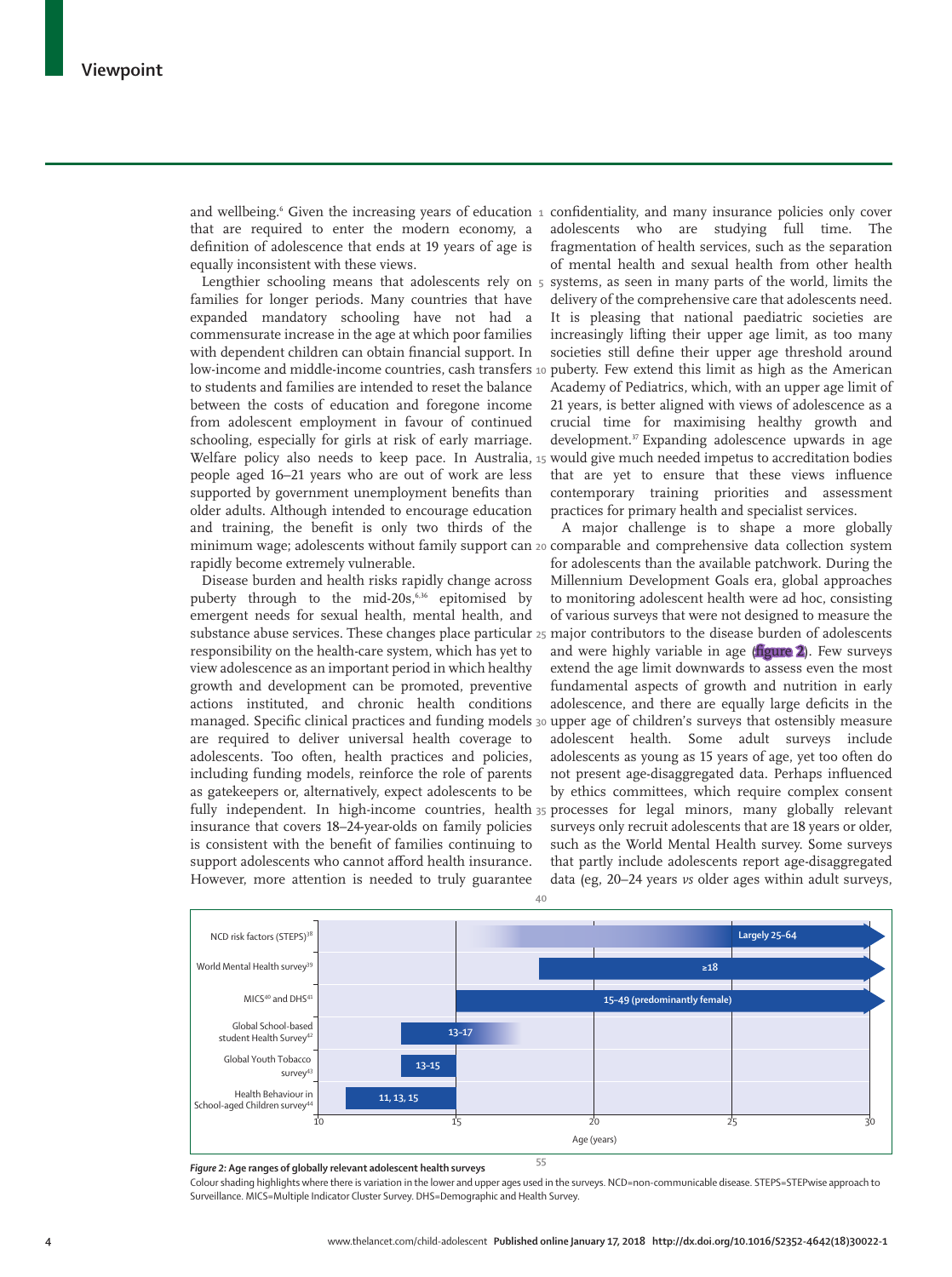**1** or 10–14 years *vs* younger ages within child surveys), but the world. Old notions and static views risk limiting the such approaches are inconsistently practiced.

# **Naming the age of transformation**

**5** transition ultimately frames the scope and duration of 15 SMS and PSA conceptualised this Viewpoint. SMS drafted the manuscript The new era of the Sustainable Development Goals and the Global Strategy for Women's, Children's and Adolescents' Health provides a timely opportunity to seriously tackle the challenge of implementing multisectoral investments for adolescents.<sup>4,45,46</sup> Given the family life, there is every reason to maximise investment across the transition from childhood to adulthood, which has been shown to yield substantial economic, social, and health returns.<sup>47</sup> However, how we conceptualise this societal investments.<sup>6</sup>

**20** marks a major point of discontinuity, with the next phase **25** 10–24 years are a better fit with the development of Age definitions are always arbitrary, and chronological approaches to the definition of adolescence will continue to be shaped by culture and context. However, puberty of growth and neurocognitive maturation continuing past 20 years of age. Tied to the widely spread postponement of role transitions to adulthood, our current definition of adolescence is overly restricted. The ages of adolescents nowadays.

**30** might argue that expanding the age definition of **35** comprehensive definition of adolescence would facilitate the proportion of 10–19-year-olds who are already parents 40 There are some potential downsides. Given the recent focus of global health policy on 10–19-year-olds, policy makers in low-income and middle-income countries adolescence to 24 years risks diluting already insufficient policy focus and funds. However, the existing piecemeal system is poorly coordinated and does not deal adequately with the needs of any adolescent age band. A more greater efficiency and coordination and enable a greater focus on the crucial transitions beyond secondary education, including training and employment. Concerns about not expanding the definition upwards because of also seem misplaced. Rather, extending the definition of adolescence could allow girls, in particular, to better fulfil their life chances by promoting opportunities for education, empowerment, and future employment.

**45** Perhaps the greatest risk to expanding the age band of participate in society. An emphasis on adolescence as a 50 **55** adolescence would be if adolescents are seen as incapable of full engagement in society and of assuming responsible roles. Such a view would risk disenfranchising adolescents and undermines their rights to fully unique phase of energy and creativity, as well as some vulnerability, would allow society to both value the contributions of adolescents and ensure that optimal investments are made to support their healthy growth and development.

Contemporary patterns of human development have changed the developmental period of adolescence around

**10** increasing demands on adults in the workplace and generation of adolescents and young adults can duration of investments in the full scope of policies and programmes that can maximise adolescent growth, health, and wellbeing. When given the opportunities and resources to learn, explore, create, and discover, adolescence can be a transformative life phase in which to acquire the essential assets for the future functioning of the adults of tomorrow. *The Lancet* Commission on Adolescent Health and Wellbeing suggested that "this transform all of our futures".<sup>6</sup> Eschewing a narrow focus, an expanded view of adolescence will help to ensure that they have the time and resources to do so.

## **Contributors**

which all authors contributed to. All authors approved the final draft.

#### **Declaration of interests**

We declare no competing interests.

#### **Acknowledgments**

PSA and GCP are supported by Australian National Health and Medical Research Council fellowships.

#### **References**

- 1 Hall GS. Adolescence: its psychology and its relations to physiology, anthropology, sociology, sex, crime, religion and education. New York: D Appleton, 1904.
- 2 WHO. Health problems of adolescents. Technical report series 308. Geneva: World Health Organization, 1965.
	- 3 WHO. Health needs of adolescents. Geneva: World Health Organization, 1977.
- WHO. The global strategy for women's, children's, and adolescents' health (2016–30). 2015. http://www.who.int/life-course/partners/ global-strategy/ewec-globalstrategyreport-200915.pdf?ua=1 (accessed Dec 22, 2017).
- 5 UNESCO. World Congress of youth—final report. 1985. http://unesdoc.unesco.org/images/0006/000684/068409eb.pdf (accessed Dec 22, 2017).
- 6 Patton GC, Sawyer SM, Santelli JS, et al. Our future: a Lancet commission on adolescent health and wellbeing. *Lancet* 2016; **387:** 2423–78.
- Bonnie RJ, Stroud C, Breiner H, eds. Investing in the health and wellbeing of young adults. Washington, DC: National Academies Press, 2015.
- 8 Arnett JJ. Emerging adulthood: a theory of development from the late teens through the twenties. *Am Psychol* 2000; **55:** 469–80.
- Sawyer SM, Afifi RA, Bearinger LH, et al. Adolescence: a foundation for future health. *Lancet* 2012; **379:** 1630–40.
- 10 Gluckman PD, Hanson MA. Changing times: the evolution of puberty. *Mol Cell Endocrinol* 2006; **254:** 26–31.
- Bogin B. Evolutionary perspective on human growth. *Annu Rev Anthropol* 1999; **28:** 109–53.
- 12 Patton GC, Viner R. Pubertal transitions in health. *Lancet* 2007; **369:** 1130–39.
- 13 Song Y, Ma J, Wang HJ, et al. Trends of age at menarche and association with body mass index in Chinese school-aged girls, 1985–2010. *J Pediatr* 2014; **165:** 1172–77.
- 14 Rosenfield RL, Lipton RB, Drum ML. Thelarche, pubarche, and menarche attainment in children with normal and elevated body mass index. *Pediatrics* 2009; **123:** 84–88.
- Olze A, Van Niekerk P, Ishikawa T, et al. Comparative study on the effect of ethnicity on wisdom tooth eruption. *Int J Legal Med* 2007; **121:** 445–48.
- 16 Schulze D, Rother U, Fuhrmann A, Richel S, Faulmann G, Heiland M. Correlation of age and ossification of the medial clavicular epiphysis using computed tomography. *Forensic Sci Int* 2006; **158:** 184–89.
- 17 Armstrong E, Schleicher A, Omran H, Curtis M, Zilles K. The ontogeny of human gyrification. *Cereb Cortex* 1995; **5:** 56–63.